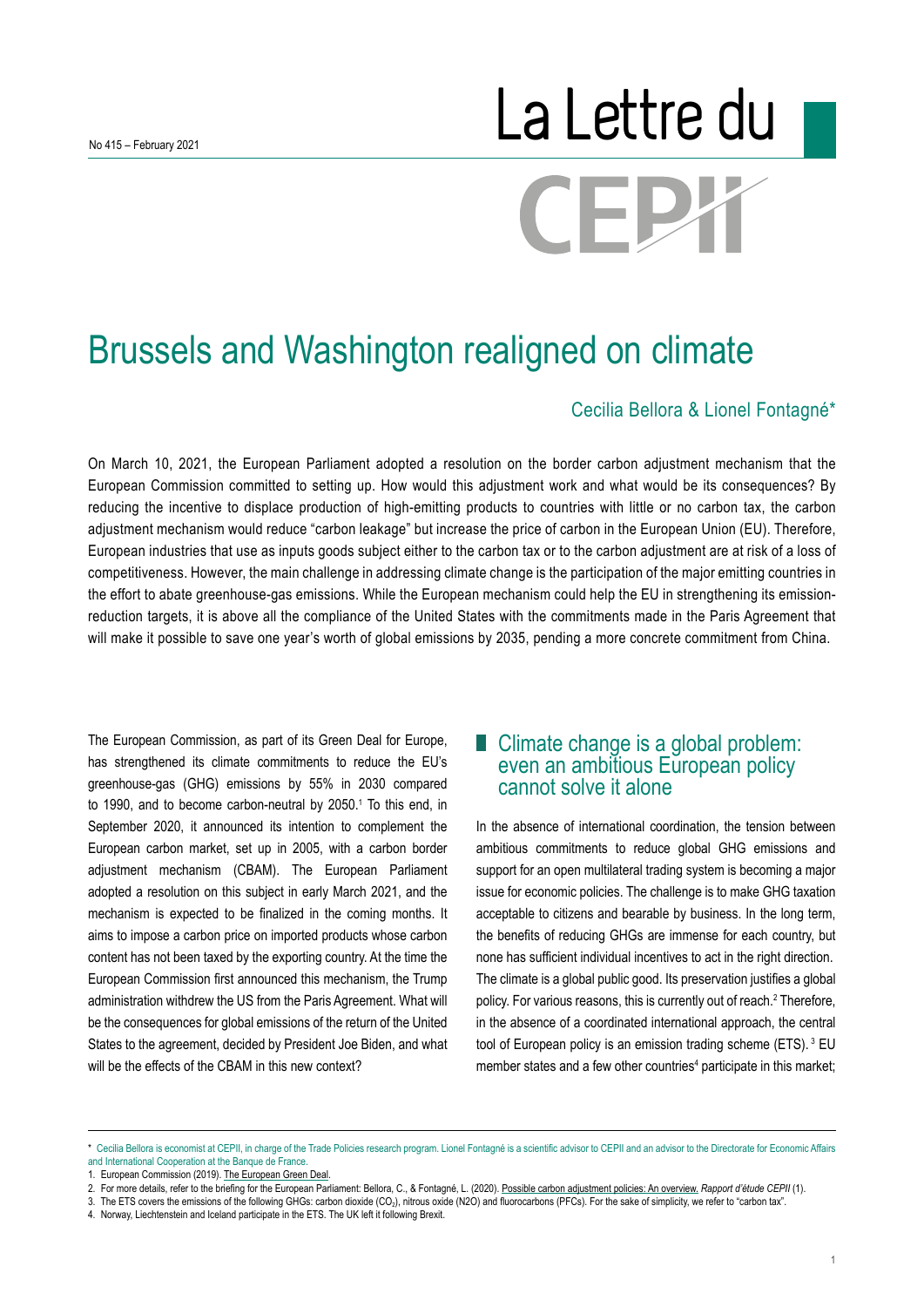it covers the emissions of more than 10,000 industrial installations (steel industry, cement industry, fossil-fuel electricity generation, airlines within the European area), which are responsible for 40% of European emissions.<sup>5</sup> An emission cap, decreasing over time, is set to reach the EU target; industries receive or buy emission allowances up to this cap, which they can trade on the market thus created.

Unfortunately, a European policy cannot solve a global problem, even if highly ambitious. The EU accounts for less than 10% of global emissions (3.6 Gt CO<sub>2</sub>eq in 2020), while the inaction of countries not committed to reducing their GHG emissions reduces the effectiveness of its policy, due to carbon leakage. This leakage can be direct, when the GHG-intensive production moves to countries where the climatic constraint is milder or even absent; or indirect, because in the presence of a carbon tax EU member states reduce their demand for fossil energy, which leads to a drop in energy prices on international markets and an increase in demand by non-constrained countries.

In this context, what would be the effects of a taxation mechanism aimed at neutralizing the environmental and economic impacts caused by the differences in carbon prices between countries? Given that the key factor to mitigate climate change remains the participation of high-emitting countries, how does the return of the United States to the Paris Agreement change the situation?

#### ■ The CBAM *modus operandi*

The tool chosen by the European Commission, to be added to the ETS, aims to compensate for the difference between the carbon price applied to imported products and the one applied to European products. At this stage, based on the Commission's announcements and an initial report by the European Parliament,<sup>s</sup> a *modus operandi* is emerging: the approach would consist of taxing imported products covered by the ETS on their direct and indirect carbon content (i.e. on all upstream stages, particularly energy production), as revealed by European producers, to the extent of the difference between the price of carbon in the exporting country (at the end of the value chain) and that in the EU.

However, several questions remain. First, how should the revenue from the border adjustment be used? The environmental exception under World Trade Organization (WTO) rules probably does not allow the revenues generated to be used to fund the EU budget indiscriminately. These funds should be directed towards financing decarbonization projects in the EU or, more effectively but politically difficult, in developing countries. Second, should the European exporters be compensated for the carbon tax they pay? They are indeed competing on third markets with products that are not, or only slightly, taxed. However, rebating to them the cost of the allowances they had to acquire on the ETS would remove the incentive to reduce the emissions generated by exported production.

#### **Quantifying the economic and** environmental impacts of the European CBAM

To assess the expected consequences of the European CBAM – with and without restitution to exporters and, above all, with or without the presence of the United States in the Paris Agreement – we use CEPII's MIRAGE-e computable general equilibrium model.<sup>7</sup> This model, by accounting for the interconnection between markets and sectors, makes it possible to evaluate leakage effects, to trace the carbon emitted along value chains, and to transform GHG emission cap constraints into carbon prices.

In the baseline situation we consider, the EU meets its commitments under the Paris Agreement and complements the EU ETS by taxing emissions from non-covered domestic activities, so that its total GHG emission reduction commitments are met. On this basis, several CBAM scenarios are analyzed.

First, we consider the implementation of a European CBAM, assuming that the United States is absent from the Paris Agreement. The European mechanism here takes the form of a border tax (and not the acquisition of allowances on the ETS market by importers, for the sake of operational simplicity), applied to the products covered by the ETS. The carbon content considered for taxation is the average European content, and not that of the exporting countries. This avoids the different tax bases among the EU's trading partners and thus makes the system "WTO-compatible".<sup>8</sup> The tax rate is calculated as the difference between the ETS carbon price and the carbon price applied in the exporting country (equal to zero in the absence of carbon taxation). <sup>9</sup> The revenues of the tax are not earmarked, as foreseen in the initial proposal of the European Commission.

In a second scenario, we consider a rebate to companies operating in the EU of the value of the emission allowances they have acquired in the ETS for the production they export,<sup>10</sup> with the US still outside the Paris Agreement. More precisely, the rebate covers only 50% of the value of the allowances, to maintain an incentive to reduce emissions. While such a scenario contradicts the polluter pays principle sought by the ETS, it has the advantage of revealing the effects the rebate has in the various sectors of the economy. A third scenario combines this rebate with the CBAM.

<sup>5.</sup> The remaining 60% are also covered by European commitments, but their reduction must be achieved through other taxation or incentive mechanisms.

<sup>6.</sup> European Parliament (2021). [Towards a WTO-compatible EU carbon border adjustment mechanism.](https://www.europarl.europa.eu/doceo/document/A-9-2021-0019_EN.html) At the time of writing, the content of the resolution adopted on March 10 by the European Parliament was not publicly available.

<sup>7.</sup> Dynamic and multisectoral model, calibrated on the GTAP9 database (base year 2011). The simulated policies are implemented in 2020. The simulation horizon is 2035. The trajectory of the projected world economy is consistent with that produced by the CEPII's MAGE model ([Econmap d](http://www.cepii.fr/cepii/en/bdd_modele/presentation.asp?id=11)atabase).

<sup>8.</sup> For this reason of compatibility with the WTO, we consider that there will no longer be any free distribution of carbon credits within the ETS, even if this seems to be coming back into the discussion between European bodies.

<sup>9.</sup> If the exporter's carbon price is higher than the ETS price, the CBAM does not concern its products.

<sup>10.</sup> In our simulations, this refund is not applied to electricity producers for reasons inherent to the data used. Furthermore, EU electricity exports to the rest of the world are minimal, except to the UK.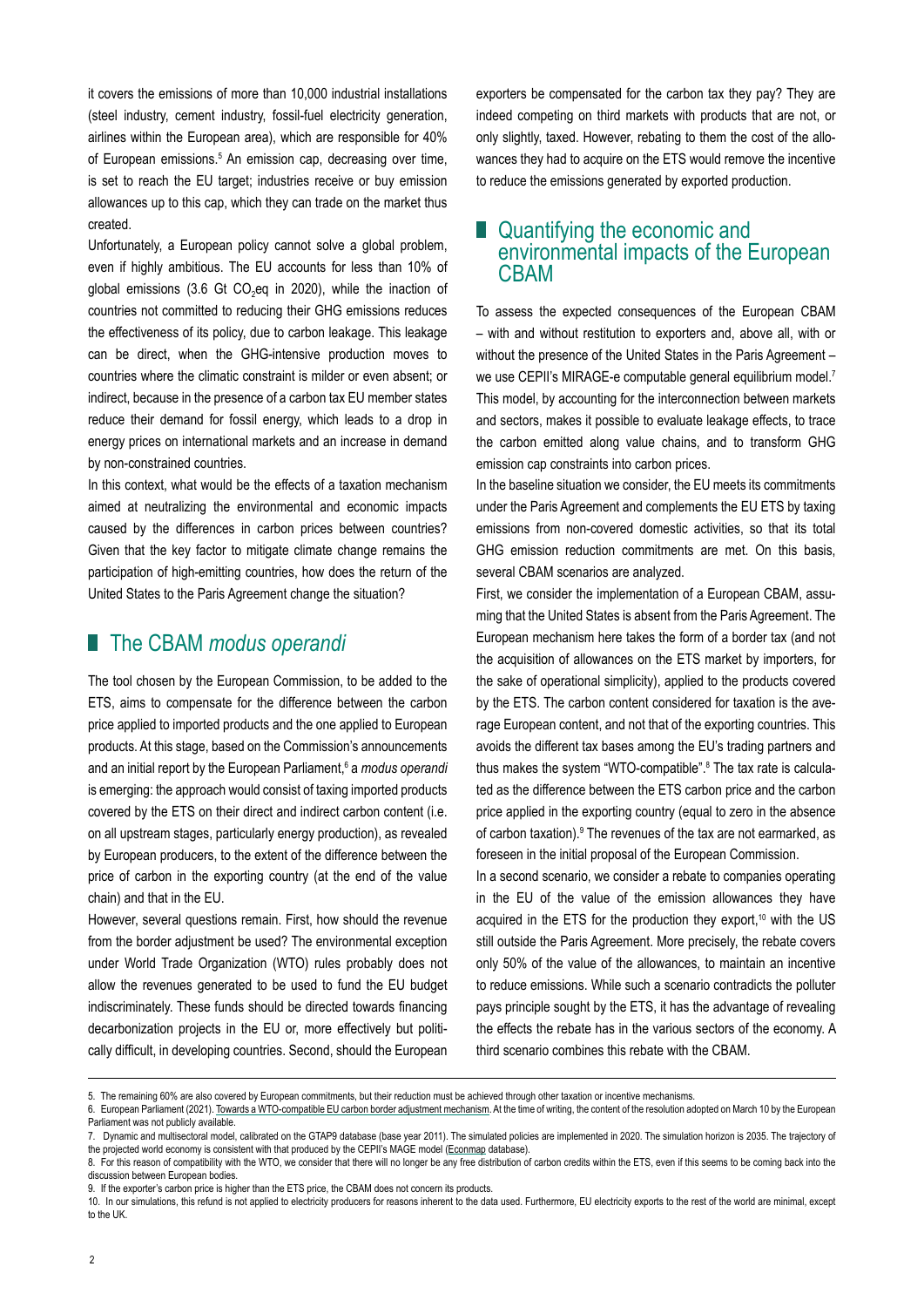#### ■ The CBAM changes the conditions of competition and hits downstream sectors in Europe

In the long term, what would have been the environmental and economic consequences of implementing a CBAM in the absence of the United States in the Paris Agreement? This is not an abstract question: this situation prevailed when the CBAM was announced by the European Commission and when it was first examined by the European Parliament.

By definition, the CBAM has no impact on European emissions: they are already capped; compliance with the cap is ensured by the ETS and by complementary measures for sectors not covered by the ETS. The impact of the CBAM on US GHG emissions is negligible. The US is a large country and its exports to the EU represent only a very small share of its production. All in all, global emissions fall marginally.

On the other hand, the CBAM has visible effects on EU trade. US exports to the European market fall by 0.8%, those from India by 0.9% and those from sub-Saharan Africa, which is not committed to the Paris Agreement, by 0.6%.<sup>11</sup> The CBAM modifies the relative prices of European imports. Exporters with a more restrictive climate policy are less affected by the mechanism than their competitors, and increase their exports to the EU. This is the case for Japan and Canada, whose exports increase by 0.8% and 0.7% respectively. China, which is opposed to the European mechanism, is not affected however – not because of its climate policy, but because of a composition effect: losses on products covered by the CBAM are offset by gains in exports to the EU in other sectors. The conditions of competition are eventually affected. Chinese products outside the scope of the ETS incorporate carbon-based intermediate consumption (for example, the automotive industry uses steel, which is not taxed if it is of Chinese origin) but are not themselves targeted by the CBAM, whereas competing European products pay a higher price for their intermediate consumption (carbon tax on European steel due to the ETS or CBAM on imported Chinese steel) and therefore become less competitive.

Contrary to its objective of restoring a level playing-field between partners, the CBAM reduces European exports by 1.5%, due to the increase in the cost of intermediate consumptions that are imported (direct effect of the CBAM) and the increase in the price of the carbon emission allowances (+12.6%) for those produced in the EU. Ultimately, European consumers pay more for products with a high carbon content, and total consumption falls by 0.2% in volume.

To restore a level playing-field with their competitors on third markets, European exporters could benefit from a rebate – up to 50% in the case we consider – of the value of the ETS allowances. In third markets where producers are taxed by local policies for the carbon they emit without benefiting from a local CBAM, this would even give European exporters a competitive advantage. To understand the mechanisms at work, we begin by analyzing the impacts of a partial rebate, without a CBAM. This policy would lead to an increase in European exports by 4% (other energy-intensive manufactured products +25%, chemicals +20% and metals +19%). This refund is tantamount to an export subsidy for carbon products, while emissions are capped because of the commitments taken under the Paris Agreement. Therefore, to maintain emissions at their cap level, the price of carbon must increase in the ETS (+4%). As a result of this increase, European industries not covered by the EU ETS, and located downstream of the sectors benefiting from the subsidy, see the cost of their carbon-intensive intermediate inputs increase, without benefiting from the rebate, and hence a drop in their exports (in particular -3% for the main exported sectors, i.e. other manufactured products, vehicles and textiles). The rebate – despite the absence of visible impact in terms of GDP – is therefore neither environmentally nor economically effective.

In a scenario where the CBAM is combined with a partial rebate, EU exports, which fell by 1.5% when only the CBAM was implemented, fall by only 0.1%, the effect of the subsidy offsetting the loss in competitiveness. The macroeconomic effect of the combination of these two distortions, a tax and a subsidy, is negative, with a fall by 0.1% in EU GDP in 2035, the CBAM causing most of this fall. But in the end, this policy does not (by definition) reduce European emissions and only marginally affects global emissions (-0.4%).

#### **The return of the United States to the** Paris Agreement

What difference does the return of the US to the Paris Agreement make? To answer this question, we examine both the results of the scenario in which only the Paris Agreement is implemented, and the results of the scenario in which the EU introduces a CBAM combining a tax and a rebate with the US back in the Paris Agreement.<sup>12</sup>

The impact of the EU policy on global GHG emissions is unchanged by the presence of the US in the Paris Agreement (-0.4%). The negative impact on European GDP due to distortions is also unchanged (-0.1%), as the presence of the US only marginally affects the mechanisms described above.

The fundamental change is in the overall level of emissions as well as direct and indirect carbon leakages at the global level. Cumulatively, between 2020 and 2035, US commitments under the Paris Agreement avoid 57 Gt CO<sub>2</sub>eg (Figure 1), corresponding to about one year of global emissions (in 2018, they were 55 Gt). Compliance by the US with its commitments is equally critical for carbon leakage (Table 1). Without this commitment, leakage to the US (accumulated between the implementation of the CBAM and 2035) would have amounted to 3,563 Mt  $CO<sub>2</sub>$ eq, or almost one year

<sup>11.</sup> In particular for metals, gas, coal, chemicals and other energy-intensive manufactures, but the decline never exceeds 5% in these sectors. These are the variations with respect to a baseline without CBAM, in 2035, in volume (i.e. excluding any price effect).

<sup>12.</sup> We assume here that the US rejoins the Paris Agreement on the basis of its original commitments. Its new commitments will not be known until 22 April 2021.